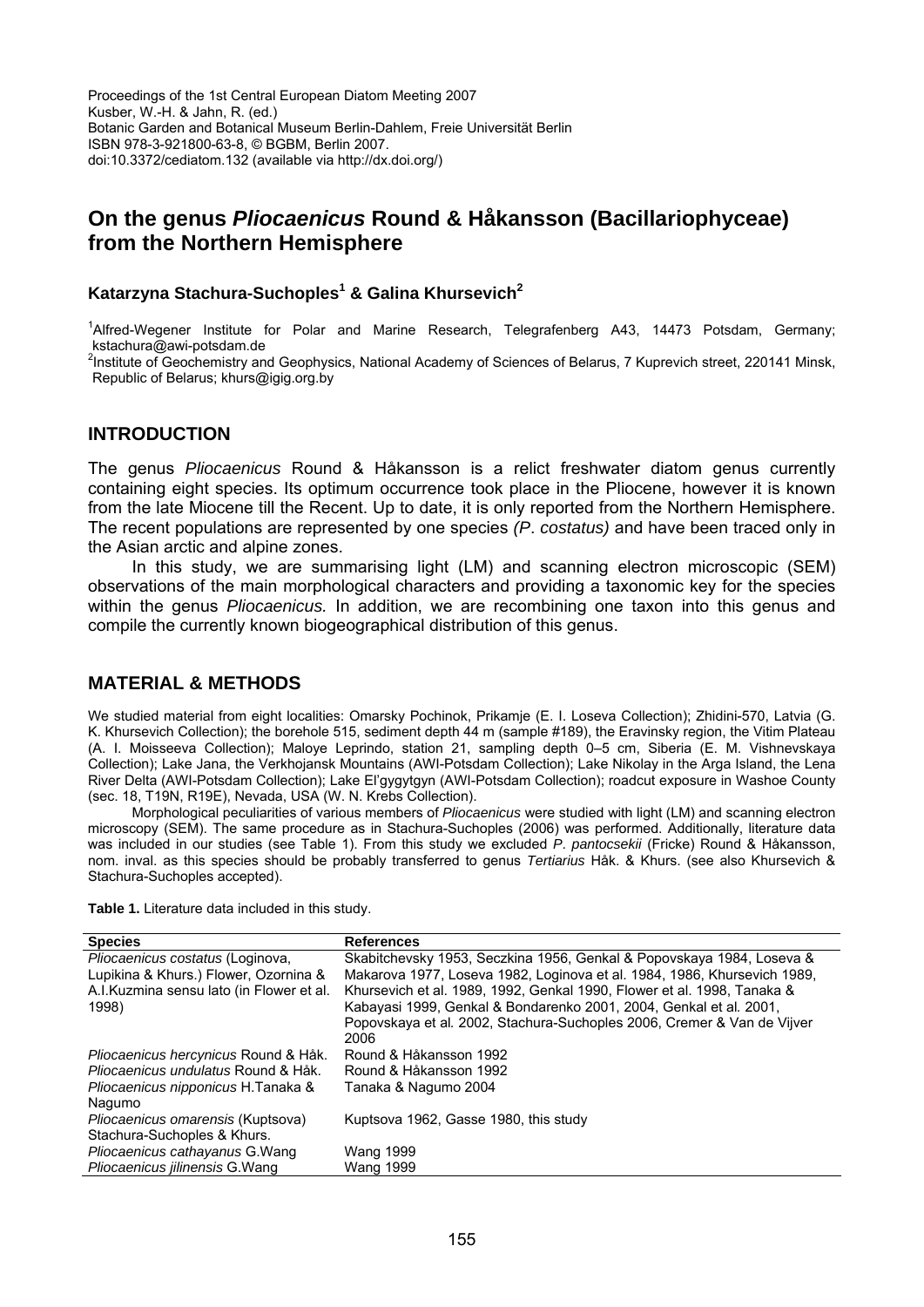# **RESULTS & DISCUSSION**

When Round & Håkansson (1992) created the genus *Pliocaenicus* to accommodate two new species, they transferred a number of species from *Stephanodiscus, Cyclotella* and *Cyclostephanos* to *Pliocaenicus.* Unfortunately the recombination of *St. omarensis* was invalid and is here validated.

#### *Pliocaenicus omarensis* **(Kuptsova) Stachura-Suchoples & Khurs., comb. nov.**

Basionym: *Stephanodiscus omarensis* Kuptsova in Botanicheskie Materialy Otdela Sporovykh Rastenij, Institute of Botany, AN SSSR 15: 37-38, fig. 1-11. 1962.

≡ *Cyclotella omarensis* (Kuptsova) Loseva & I.V.Makarova in Novosti sistematiki nizshikh reastenij. 14: 29. 1977

– *Cyclostephanos omarensis* (Kuptsova) Khurs. & Loginova in Dokl. Akad. Nauk Belorussk. SSR 29(5): 446. 1985.

≡ *Cyclostephanos omarensis* (Kuptsova) Khursevich & Loginova in Khursevich et al., Bot. Zhurn. 74(8): 1180. 1989.

- *Pliocaenicus omarensis* (Kuptsova) Round & Håk. in Diatom Research 7: 123. 1992, nom. inval. (McNeill et al. 2006, Art. 33.4).

Type locality: In mass in the Omarsky horizon of the late Pliocene, near Omarsky Pochinok, Mamadyshsky (former Kamsko-Polyansky) district, Tatarskaya ASSR.

Round & Håkansson (1992) differentiated the taxa within the genus *Pliocaenicus* by four important characters: valve undulation, absence of externally domed interfascicles, a distinct border between areolae on the valve face and mantle, absence of spines but small granules may be present. Flower et al. (1998) pointed out the following features: either smooth or colliculate valve face area and arrangement of valve face areolae in curved rows. Genkal et al. (2001) noticed that valves can be flat, slightly concave or transversely undulated, as well as spines can be present or absent. Our observations define seven more variable features important for the genus *Pliocaenicus:*

- 1. rimoportula structure (fan-shaped, sessile or raised);
- 2. alveolae structure on the valve mantle (simple, or both simple and complex alveolae);
- 3. the subdivision of the valve mantle into fascicles consisting of vertical rows of fine puncta, separated by wide interfascicles (costae), which reach the valve edge, or by narrow interfascicles, which do not go to the valve edge;
- 4. the location of mantle fultoportulae on either thick or thin recessed internal costae;
- 5. the presence of "fenestrate", pseudo-fenestrate structure or its lack on the valve face/mantle junction;
- 6. the availability of the ligula-like segment in the cingulum structure;
- 7. the presence of external openings of valve face fultoportulae lacking tubuli, or valve face fultoportulae with external short tubes placed in small depressions.

Interestingly, a constant character in one species can be a variable character in others. More studies on (1) morphological variability of characters on single population levels and on (2) ultrastructural features as the main diagnostic features are necessary to understand its taxonomical significance.

Comparative studies on the morphology of seven taxa within *Pliocaenicus* resulted in a key for determination of *Pliocaenicus* species (see also the emended description of the genus *Pliocaenicus* in Khursevich & Stachura-Suchoples accepted).

#### **Key for the taxonomic determination of** *Pliocaenicus* **species**

I. Valves elliptical and round, transversely undulate. Alveolae simple. Valve face and mantle fultoportulae with two satellite pores. A single fan-shaped rimoportula in the middle or in the submarginal zone of the valve face surface ………………………………………………... *P. costatus* II. Valves round, rarely elliptical, transversely undulate. Alveolae simple or both simple and complex. Valve face and mantle fultoportulae with two or three satellite pores. One sessile or raised rimoportula near or at the base of an internal costa or in the chambered region.

1. Alveolae simple. Diameter of valves 3.5–21 μm. Externally broad interstriae (costae) on the mantle go to the valve edge. Internally, mantle fultoportulae located on every thick costae.

A. Diameter of valves 3.5–9 μm. Number of areolae 20–30 in 10 μm. Valve face and mantle fultoportulae with three satellite pores …………………………………………………… *P. undulatus*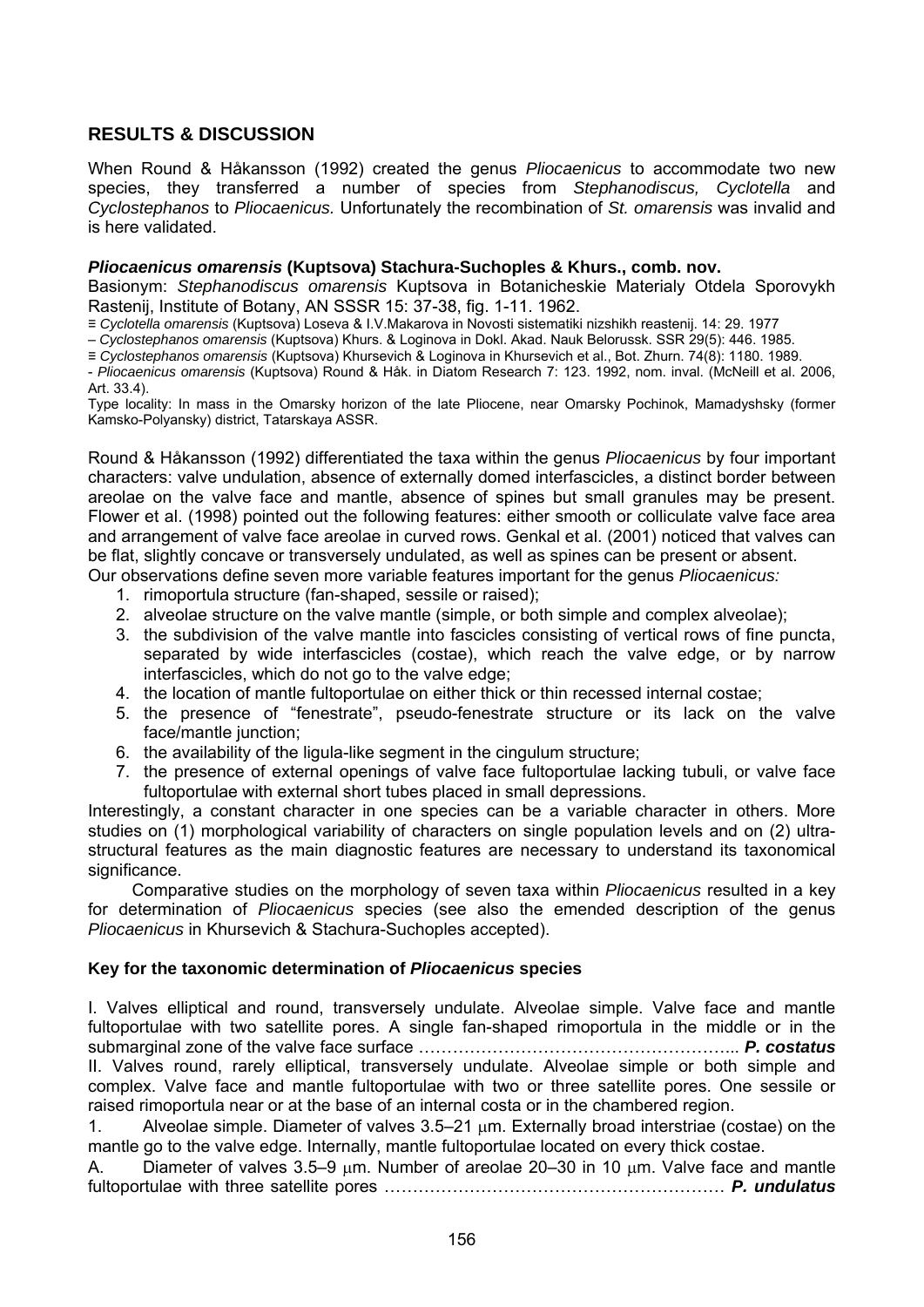B. Diameter of valves 10–21 μm. Number of areolae 12–35 in 10 μm. Valve face and mantle fultoportulae with two satellite pores.

a. Number of areolae more than 20 (30–35) in 10 μm. Number of interstriae (costae) on the mantle is 10 in 10 μm ……………………………………………………………………. *P. hercynicus* b. Number of areolae less than 20 (12–16) in 10 μm. Number of interstriae (costae) on the mantle is 5–6 in 10 μm ……………………………………………………………………. *P. nipponicus* 

2. Alveolae both simple and complex. Diameter of valves 5–47 μm. Externally narrow interstriae (costae) on the mantle do not go to the valve edge. Internally, mantle fultoportulae located on thick or thin recessed costa.

A. Internally, mantle fultoportulae are located on thick costae ………………….. *P. omarensis* B. Internally, mantle fultoportulae are located on thin recessed costae a. Diameter of valves 7–19 μm ……………………………………………………… *P. jilinensis* b. Diameter of valves 14–44 μm. Fenestrate structure on the valve face/ mantle junction ……………………………………………………………………………………………….. *P. cathayanus*

#### **Temporal and spatial distribution**

*Pliocaenicus costatus* sensu lato is known from the late Miocene: the Taigonos Peninsula, Russia (Flower et al. 1998), from the Pliocene: the Vitim Plateau, Russia (Moisseeva 1995). The Pleistocene occurrences are known from Latvia (Loginova et al. 1986), the Central Kamchatka Depression, Russia (Flower et al. 1998), Japan (Tanaka & Kobayasi 1999) and St. Michael's Island in Alaska, USA (Flower et al. 1998). The Holocene and Recent distribution of *P. costatus* sensu lato is restricted to Asian arctic and alpine zone (Seczkina 1956, Flower et al. 1998, Genkal & Bondarenko 2001, 2004, Popovskaya et al. 2002, Cremer & Van de Vijver 2006, Stachura-Suchoples 2006, Genkal & Yarushina 2006, Robinsson et al. accepted). *Pliocaenicus omarensis* was widespread species in the Pliocene. Its occurrence is known from Eurasia: Bulgaria (Temniskova-Topalova & Ognjanova-Rumenova 1997, Ognjanova-Rumenova 2006), European part of Russia (Kuptsova 1962, Loseva & Makarova 1977), Japan (Tanaka & Kobayasi 1999), and Africa: Ethiopia (Gasse 1980). A variety of *Pliocaenicus omarensis* (as *Cyclotella omarensis)* was found in the Neogene of Kamchatcka (Lupikina pers. comm., in Loseva 1981), *Pliocaenicus* sp. aff. *omarensis* (as *Cyclotella* sp. aff. *omarensis)* in Eemian deposit in Finland (Niemelä & Tynni 1979), and *Pliocaenicus* aff. *omarensis* from the upper Pleistocene in NE Europe (Loseva 2001). *Pliocaenicus nipponicus* is reported from the Pliocene sediment from Japan (Tanaka & Nagumo 2004), and the species apparently closely related to *P. nipponicus* was found in Pliocene deposits in Nevada (USA) (Khursevich pers. com.) *Pliocaenicus undulatus* and *P. hercynicus* were found in the Pliocene diatomites within the Harz Mountains in Europe (Round & Håkansson 1992). *Pliocaenicus cathayanus* and *P. jilinensis* occurred in the Pliocene deposit from the Jilin Province in China (Wang 1999).

## **ACKNOWLEDGEMENTS**

The authors wish to thank Dr. Regine Jahn and Wolf-Henning Kusber for the possibility to participate in the 1st CE-DiatoM Conference for Dr. Galina Khursevich. The research visit of Dr. Galina Khursevich at the Alfred-Wegener Institute for Polar and Marine Research was financed by the DFG (grant # 436 WER 17/6/04). The material for this study was provided by our colleagues: Dr. Bernhard Dieckmann, Dr. J. Patrick Kociolek, Dr. Stefan Pop, Dr. Georg Schwamborn and Dr. E. M. Vishnevskaja.

## **REFERENCES**

Cremer, H. & Van De Vijver, B. 2006: On *Pliocaenicus costatus* (Bacillariophyceae) in Lake El'gygytgyn, East Siberia. – European Journal of Phycology **41:** 169-178. [[CrossRef\]](http://dx.doi.org/10.1080/09670260600621932)

Flower, R. J., Ozornina, S. P., Kuzmina, A. & Round, F. E. 1998: *Pliocaenicus* taxa in modern and fossil material mainly from eastern Russia. – Diatom Research **13:** 39-62.

Gasse, F. 1980: Les diatomées lacustres Plio-Pléistocénes du Gadeb (Éthiopie). Systématique, paléoécologie, biostratigraphie. – Revue Algologique. Mémoire hors-série **3:** 1-360.

Genkal, S. I. 1990: About the systematic position of *Stephanodiscus dubius* var. *arcticus* Seczkina. – Biology of Inland Waters: Information Bulletin **88:** 28-32 [in Russian].